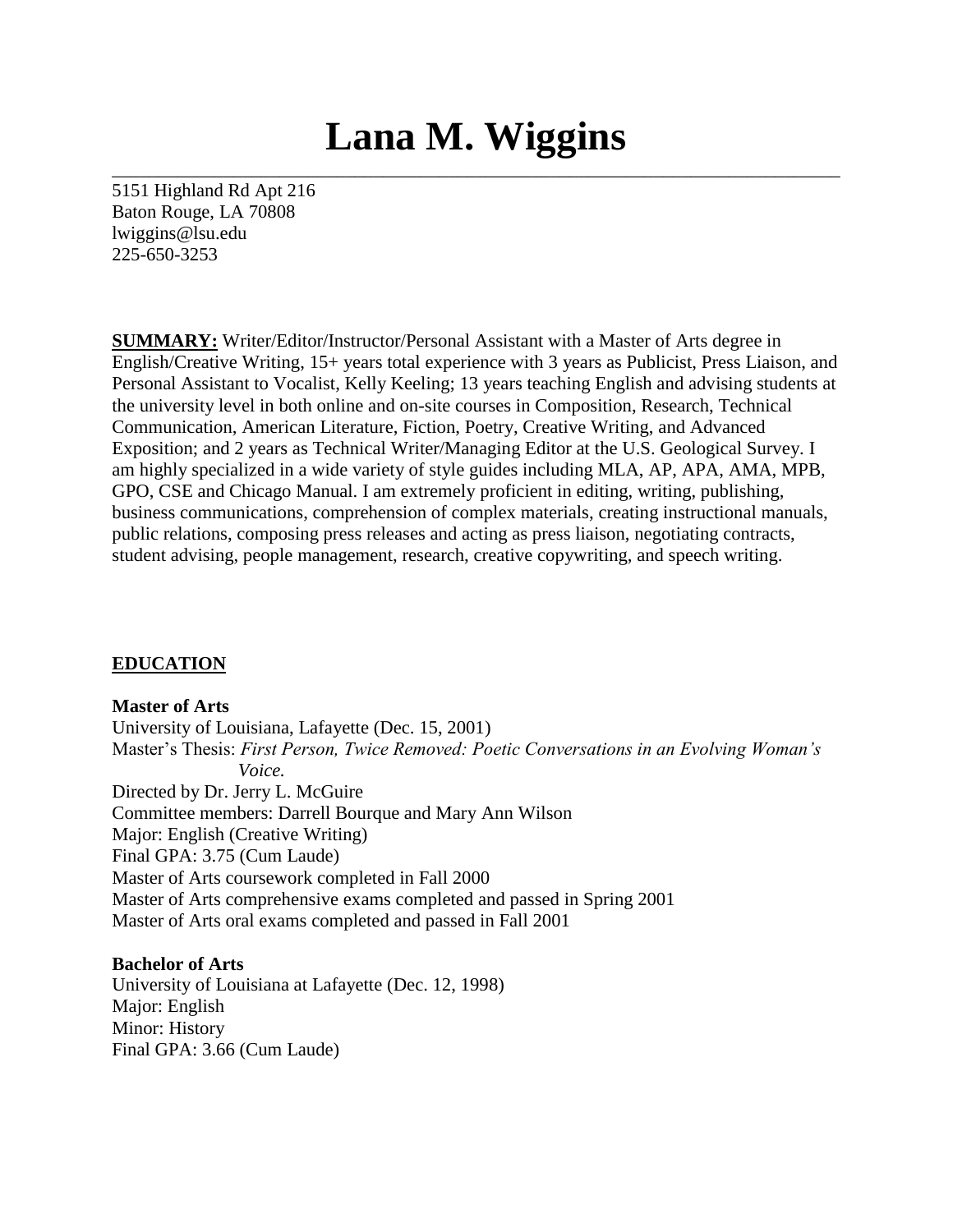## **TEACHING EXPERIENCE**

## **Louisiana State University, Baton Rouge, LA (2014-present)**

*Instructor of English*

Courses taught: Freshman Composition and Business Communication

- Curriculum Design, Development, and Implementation
- Creating online Student Forums and Work Logs
- Assessing and Grading Student Work
- Maintaining Records of students
- Active Membership in Department Committees
- Participant in FYW Workshops for New Hires

Fa 2014: English 1001 (3 sections) Fa 2014: English 2002 (1 section)

## **University of Louisiana at Lafayette (2007-2013)**

*Instructor of English*

Courses taught: Freshman Composition, Freshman Introduction to Research, American Literature, Technical Writing, Introduction to Literary Studies, Introduction to Poetry, Creative Writing.

- Curriculum Design, Development, and Implementation
- Creating online Student Forums and Work Logs
- Assessing and Grading Student Work
- Managing 300 Students (per year)
- Academic Advising of 20-30 Students (per year)
- Maintaining Records of 300 Students (per year)
- Active Membership in 4 Department Committees (per year)
- Founder, Manager, and Faculty Advisor for *Writers Bloc*, ULL's Undergraduate Creative Writers Club
- Co-Authored Advancement Tiers and Guidelines for Instructor Promotions in ULL Faculty Handbook

Sp 2013 English 365 Technical Writing (4 sections)

- Fa 2012 English 210 Poetry: 20th Century Women Poets
- Fa 2012 English 290 Introduction to Literary Studies
- Fa 2012 English 365 Technical Writing (3 sections)
- Su 2012 English 365 Technical Writing (3 sections)
- Sp 2012 English 365 Technical Writing (4 sections)
- Fa 2011 English 206 American Literature
- Fa 2011 English 207 Introduction to Poetry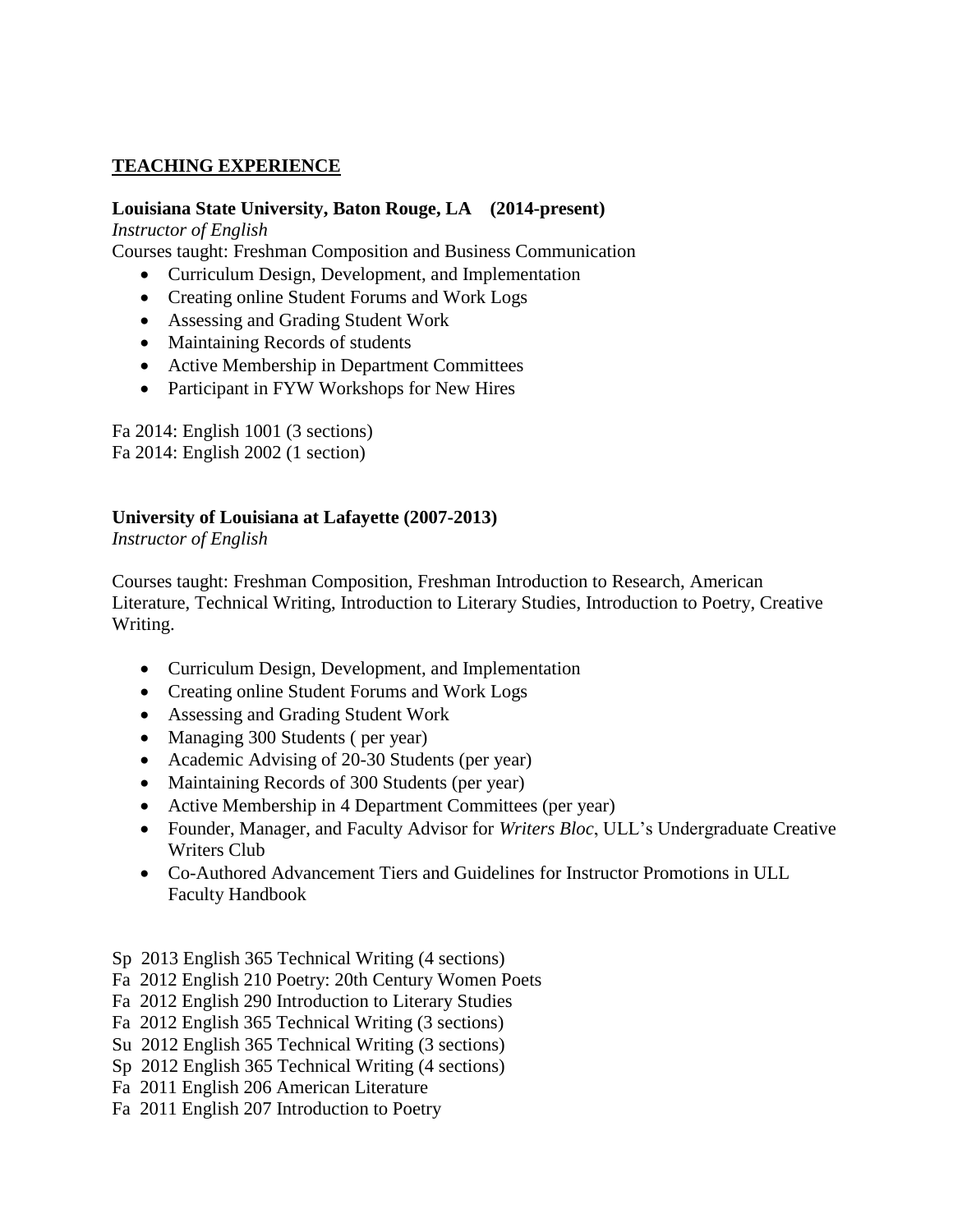Su 2011 English 365 Technical Writing (3 sections) Sp 2011 English 365 Technical Writing (4 sections) Sp 2010 English 206 American Literature (2 sections) Sp 2010 English 365 Technical Writing (2 sections) Su 2010 English 365 Technical Writing (3 sections) Fa 2010 English 365 Technical Writing (4 sections) Fa 2010 English 207 Introduction to Poetry Fa 2009 English 206-American Literature (2 sections) Fa 2009 English 365-Technical Writing (3 sections) Su 2009 English 365-Technical Writing (3 sections) Sp 2009 English 365- Technical Writing (3 sections) Sp 2009 English 223-Intro to Creative Writing

Fa 2011 English 365 Technical Writing (3 sections)

- WI 2008 English 365-Technical Writing
- Fa 2008 English 365-Technical Writing (3 sections)
- Fa 2008 English 206-American Literature (2 sections)
- Su 2008 English 365-Technical Writing (2 sections)
- Sp 2008 English 365-Technical Writing (3 sections)
- Sp 2008 English 206-American Literature from 1890 to present
- WI 2007: English 365-Technical Writing
- Fa 2007 English 101-Freshman Composition and Rhetoric (2 sections)
- Fa 2007 English 102-Freshman Introduction to Research (2 sections)
- Fa 2007 English 206-American Literature from 1890 to present

#### **University of New Orleans (2005 to 2007)**

*Instructor of English*

Courses taught: Technical Writing, American Literature, Introduction to Fiction, Freshman Rhetoric and Composition

Courses taught both online and on-site:

- o Extremely proficient in Blackboard and Moodle
- o Experienced in Distance Learning and Computer Lab classrooms
- o Experienced in Online Curriculum Development
- o Experienced in Diverse Communities
- Curriculum Design, Development, and Implementation
- Creating online Student Forums and Work Logs
- Assessing and Grading Student Work
- Managing 250 Students (per year)
- Maintaining Records of 250 Students (per year)
- Active Membership in Department Committees
- Proctor for South Louisiana Literary Rally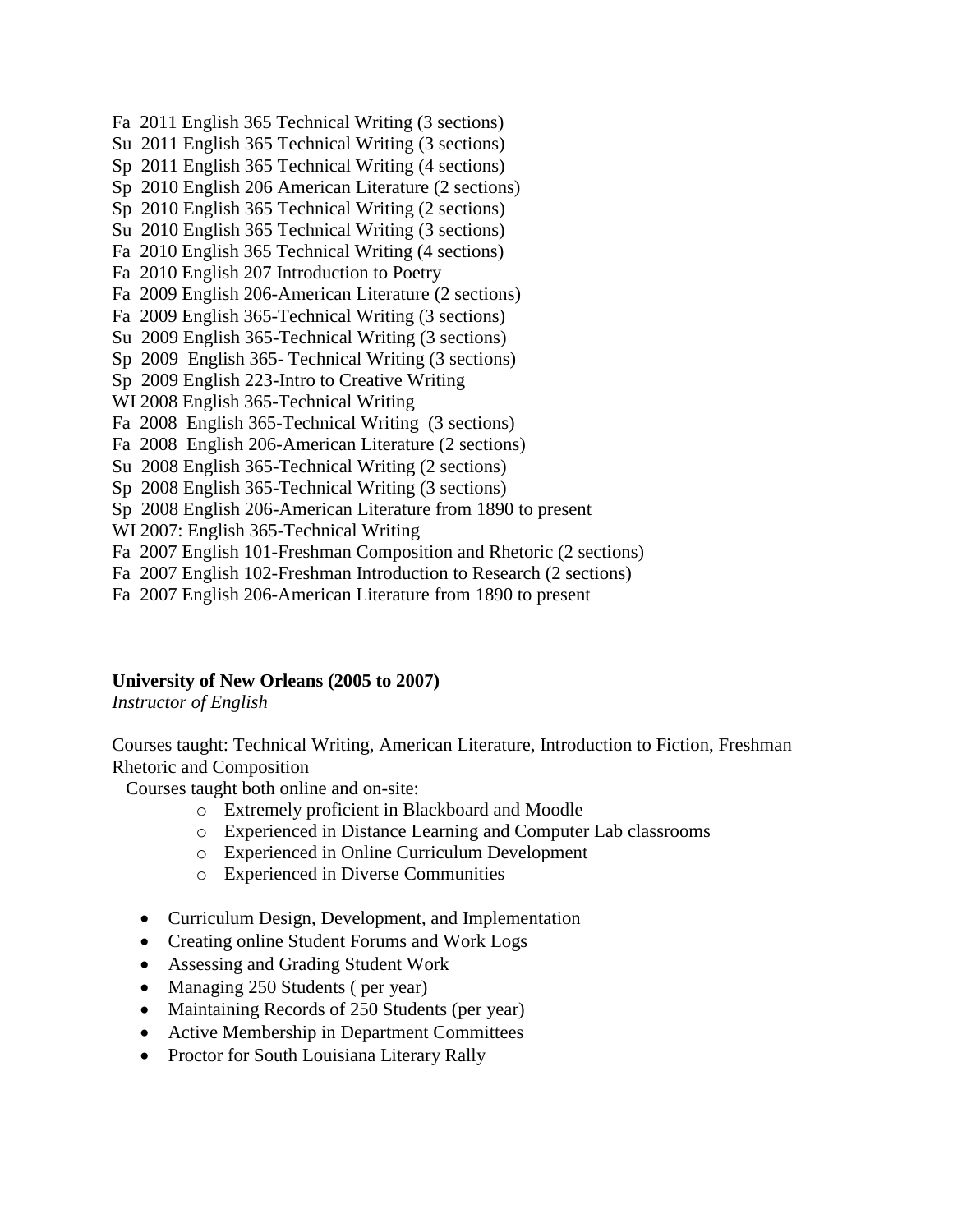| Sp 2007 English 2152-Technical Writing (2 sections)                       |
|---------------------------------------------------------------------------|
| English 2238-Intro to Fiction                                             |
| English 1158-Freshman Rhetoric and Composition                            |
| Fa 2006 English 2152-Technical Writing (3 sections)                       |
| $-2/1$ : on-site/online                                                   |
| English 2041-American Literature                                          |
| Su 2006 English 2152-Technical Writing (2 sections)                       |
| $-1/1$ : on-site/online                                                   |
| Sp 2006 English 2152-Technical Writing (3 sections)                       |
| -2 sections taught on-site, 1 section taught online                       |
| Fa 2005 English 2152-Technical Writing (3 sections)                       |
| -due to the effects of Hurricane Katrina these courses were developed and |

taught online via Blackboard

#### **University of Louisiana at Lafayette (1999-2005)**

*Adjunct Instructor of English (2001-2005)*

\_\_\_\_\_\_\_\_\_\_\_\_\_\_\_\_\_\_\_\_\_\_\_\_\_\_\_

Courses taught: Developmental English, Rhetoric and Composition, Composition and Literature, Creative Writing, Technical Writing, Advanced Exposition

- Sp 2005 English 090-Developmental English English 102-Composition and Literature English 365-Technical Writing
- Fa 2004 English 090-Developmental English English 101-Rhetoric and Composition English 102-Composition and Literature English 365-Technical Writing
- Sp 2004 English 365-Technical Writing
- Fa 2003 English 365-Technical Writing

\_\_\_\_\_\_\_\_\_\_\_\_\_\_\_\_\_\_\_\_\_\_\_\_\_\_\_\_\_

- Sp 2003 English 102-Composition and Literature
	- English 360-Advanced Exposition
- Fa 2002 English 102-Composition and Literature
- 2000-01 8 sessions teaching Creative Writing at UL Lafayette Continuing Education

*Graduate Teaching Assistant at UL Lafayette (1999-2001)*

- Research Assistant for Dr. Mary Anne Wilson
- Teaching 2 courses per semester

# Sp 2001 English 223-Introduction to Creative Writing

English 102-Composition and Literature

- Su 2001 English 360-Advanced Exposition
- Fa 2001 English 090-Developmental English
- Fa 2001 English 102-Composition and Literature
- Sp 2000 English 101-Composition/Rhetoric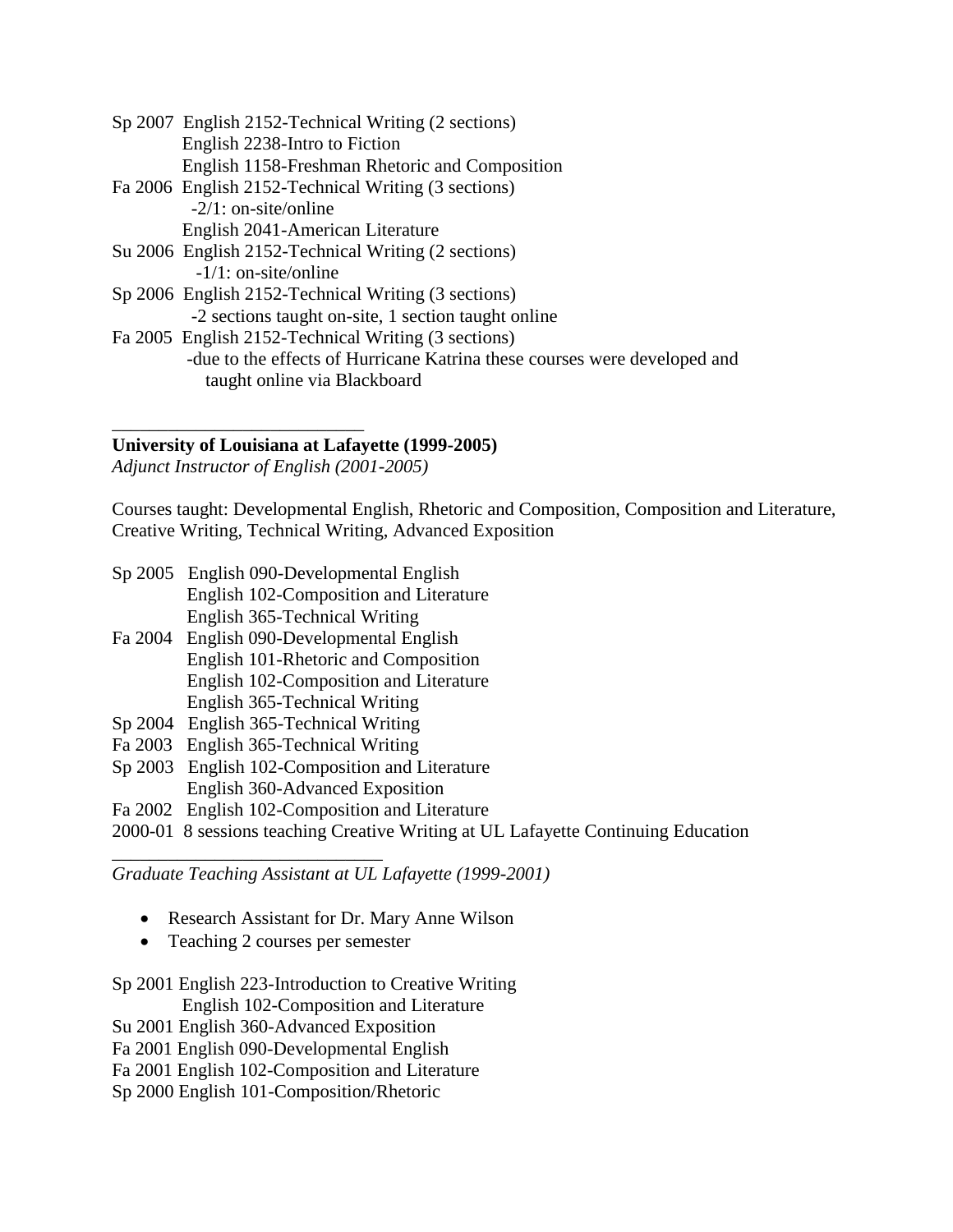Fa 2000 English 102-Composition and Literature Fa 1999 English 101-Composition/Rhetoric Sp 1999 Tutor/Assistant in English 90-Developmental English

\_\_\_\_\_\_\_\_\_ 1999-2001 English tutor for CAAP Exam at ULL 1996-2001 English tutor at ULL Writing Center

## **South Louisiana Community College (2002)**

*Adjunct Instructor of English*

\_\_\_\_\_\_\_\_\_\_\_\_\_\_\_\_\_\_\_\_\_\_\_\_\_\_\_\_

Fa 2002: English 0092-Developmental English English 1020-Composition and Literature

## **RELATED WORK EXPERIENCE**

#### **MindRadio Artists (2010-2013)**

*(Self-employed) Public Relations, Press Liaison, and Personal Assistant to vocalist, Kelly Keeling*

- Composed Press Releases that garnered Radio, TV, and Print interviews
- Maintained Public Relations and Media Contacts
- Managed all details of International Tour from September to December 2013
- Corresponded with Record Company Executives to Negotiate Contracts
- Triaged Emails and Composed Business Correspondence
- Booked Shows, Studio Time, Radio and TV Appearances
- Booked Complex Travel Arrangements
- Maintained Heavy Calendar Schedule
- Co-Produced Community Concerts to benefit Children's Charities
- Maintained Social Media Websites that Increased Album Sales and Live Performances
- Bookkeeping and Budgeting of all Incoming/Outgoing Resources

## **Johnson Controls, Inc. (2002-2004)**

*Technical Writer/Editor*

Contracted to USGS National Wetlands Research Center, Lafayette, LA

- Managed/Directed Editing, Layout and Publication of BERPAC monograph, *Fourth Joint U.S.-Russian Bering and Chukchi Seas Expedition*
- Extensive research in Geology, Oceanography, Mapping as well as research into Style Guides for various journals
- See **Appendix A** for a complete list of materials edited and duties performed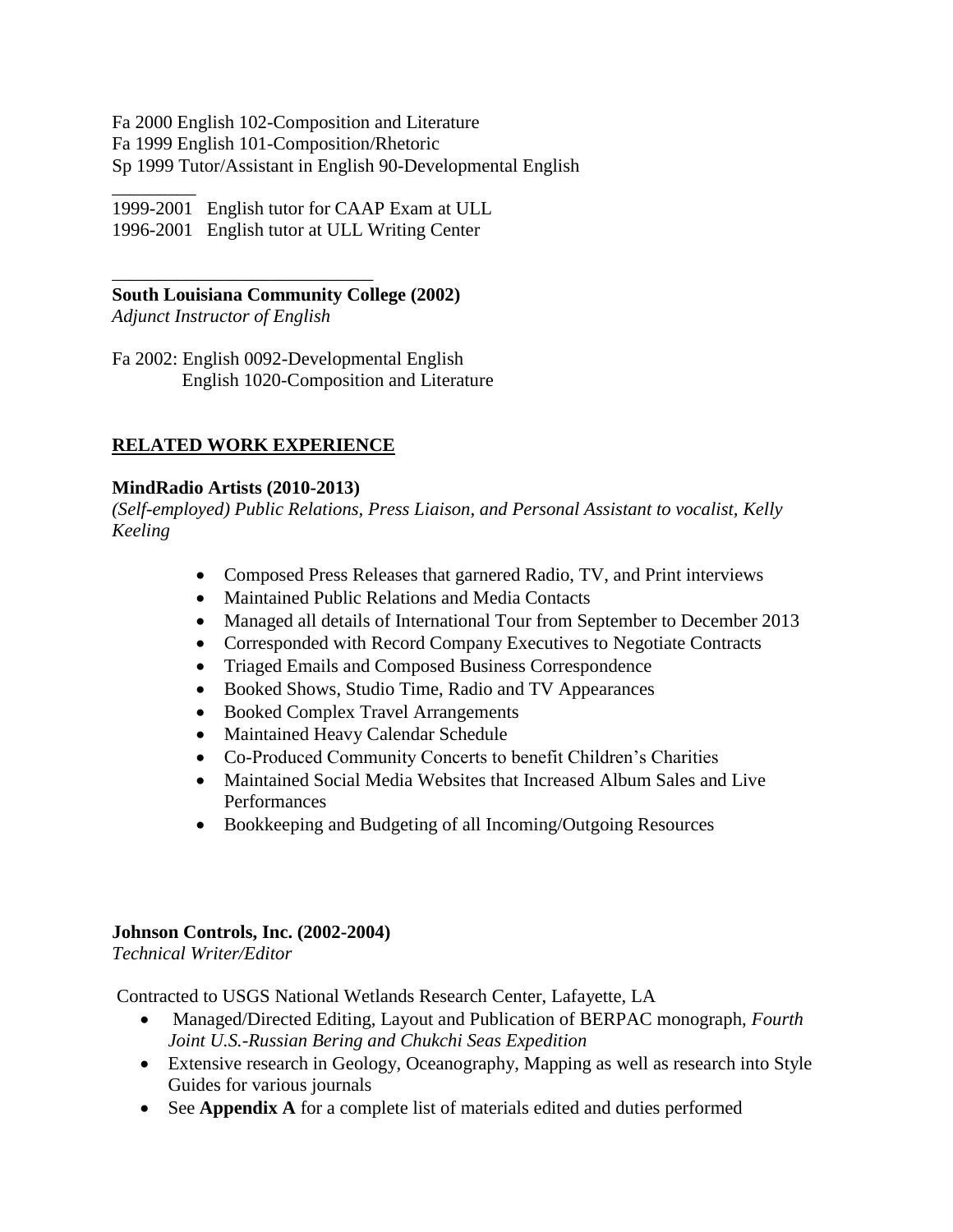## **HONORS, MEMBERSHIPS, AND AWARDS**

2009 Member, SCMLA 2009 Finalist, Kate Tufts Discovery Award for Poetry 2008 3rd place Winner: The Smoking Poet Annual Poetry Contest 2007 Invited Member, Encres de Sang, International Writers Group (Paris, France) 2006 Member, Modern Language Association 2006 Finalist in the Marsh Hawk Press Poetry Contest 2001 Cum Laude Graduate (M.A.) 2001 Dean's List 1999 Recipient of Sigma Tau Delta's Outstanding Graduate Award 1999 The Honor Society of Phi Kappa Phi 1999 Dean's List 1998 Cum Laude Graduate (B.A.) 1998 Honors Convocation 1998 Dean's List 1997 John Z. Bennet Award for Poetry 1997 Recipient of the Judge Felix Voorhies Award for Creative Writing 1997 International English Honor Society Sigma Tau Delta 1997 Dean's List 1997-2001 Member and Vice President of Sigma Tau Delta

## **UNIVERSITY AND COMMUNITY SERVICE**

- 2013 Publicist, Personal Assistant and Public Relations for vocalist, Kelly Keeling
- 2013 Proctor: South Louisiana Literary Rally, ULL
- 2012 Proctor: South Louisiana Literary Rally, ULL
- 2012 Faculty Advisor Writers Bloc, coordinator of public readings and meetings
- 2012 Coordinator: "Beatles Tribute" Concert series at Cite des Arts featuring Kelly Keeling
- 2012 Coordinator: "Home for Christmas" Concert featuring Kelly Keeling
- 2011 Faculty Advisor for the composition of Constitution and By-laws for Writers Bloc
- 2011 Coordinator: "Home for Christmas" Community Concert featuring Kelly Keeling
- 2011 Coordinator: "A Day in the Life" Community Concert featuring Kelly Keeling
- 2011 Judge: Bayou Writers Group Poetry Contest
- 2011 Co-Coordinator of "100 Thousand Poets for Change" International event held locally at Acadiana Center for the Arts, Sept 24, 2011
- 2011 Founder and Faculty Advisor of Writers Bloc, UL's Undergraduate Creative Writer's Club
- 2011 Literary Rally Committee
- 2011 Textbook Committee
- 2011 Creative Writing Committee
- 2011 Technical Writing Committee
- 2010 Reader, English 102 Essays (UL English Dept. Assessment for SACS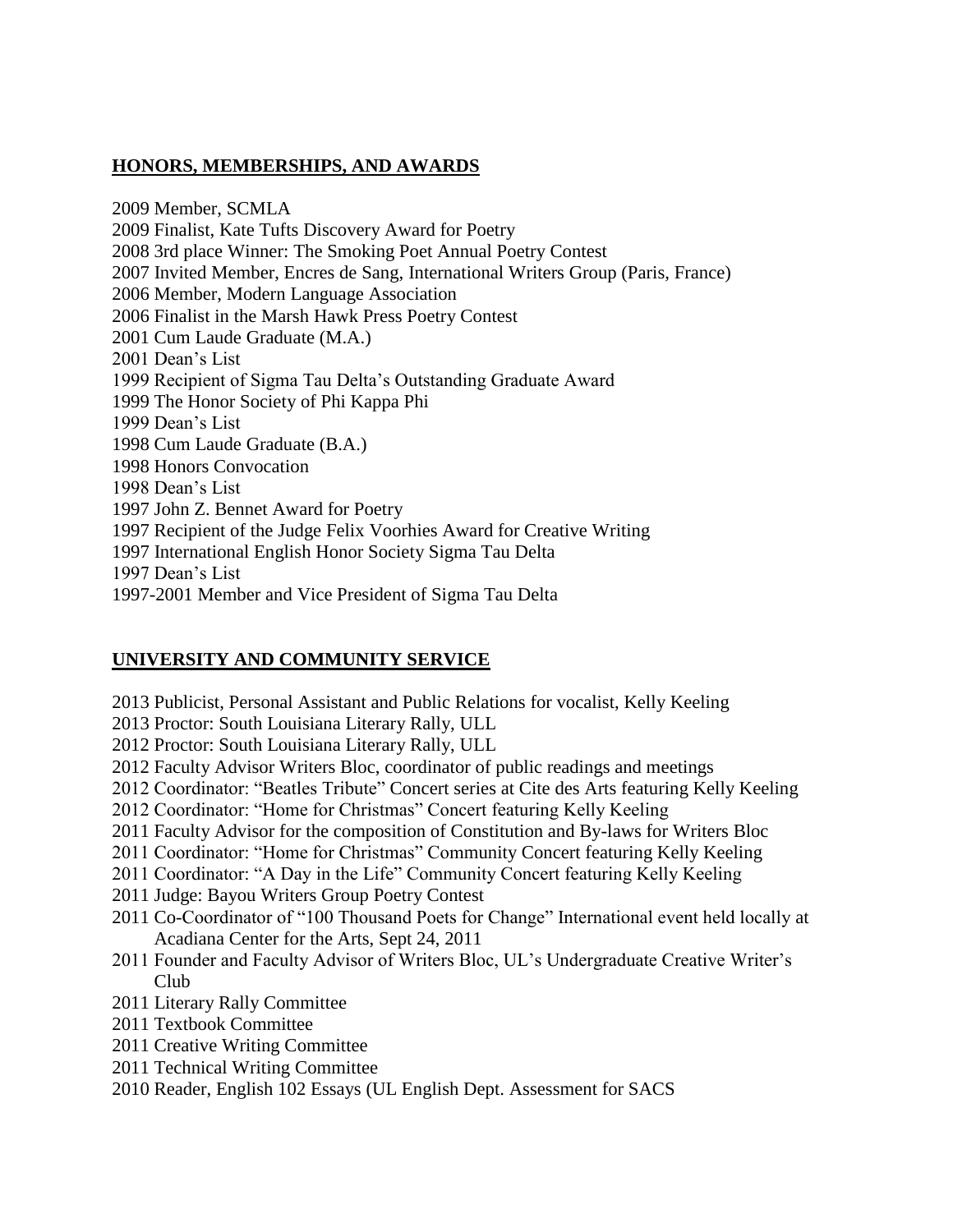- 2010 Proctor, South Louisiana Literary Rally, ULL
- 2010 Co-Authored Policy Proposal for Lecturer Track Appointments
- 2010 Textbook Committee
- 2010 Literary Rally Committee
- 2010 Technical Writing Committee
- 2010 Creative Writing Committee
- 2010 Hospitality Committee
- 2009 Conducted Creative Writing Workshop "Talking Back to Poetry" English Week UL Lafayette
- 2009 Conducted Creative Writing Workshop "Rhythm without Rhyme" English Week UL Lafayette
- 2009 Proctor, South Louisiana Literary Rally, UL Lafayette
- 2009 Literary Rally Committee
- 2009 Technical Writing Committee
- 2009 Hospitality Committee
- 2009 Textbook Committee
- 2009 Faculty Retreat, UL Lafayette
- 2008 Grader, English 102 Essays, SACS Review
- 2008 Proctor, South Louisiana Literary Rally
- 2008 Textbook Committee
- 2008 Literary Rally Committee
- 2008 Technical Writing Committee
- 2007 Hospitality Committee
- 2007 Literary Rally Committee
- 2007 Hospitality Committee
- 2007 Technical Writing Committee
- 2007 Creative Writing Committee
- 2007 Textbook Committee
- 2007 Grader, UNO Proficiency Exam (department-wide exam for exiting Freshman)
- 2007 Proctor, Greater New Orleans Literary Rally, University of New Orleans
- 2007 Freshman English Calibration Committee for Freshman English Proficiency Exam
- 2006 Grader, UNO Freshman English Placement Exam (department-wide exam for incoming Freshman)
- 2005 Visiting Instructor at UL Lafayette for displaced UNO students due to Hurricane Katrina
- 2001 Creative Writing Committee, Deep South Festival of Writers, UL Lafayette
- 2000 Judge, St. Martin Parish School Board Writing Contest
- 2000 Coordinator, "Connected at the Roots" Poetry/Music Event for ULL's Creative Writing Dept.
- 2000 Editor's Panel on Pedagogy and Politics: Deep South Festival of Writers, ULL
- 2000 Introductory Speech for Vivian Shipley: Deep South Festival of Writers, ULL
- 2000 Creative Writing Committee, Deep South Festival of Writers, ULL
- 1999 Vice President of Sigma Tau Delta
- 1999 Coordinator, Boys and Girls Club Book Drive

#### **PUBLICATIONS, PRESENTATIONS, AND PERFORMANCES**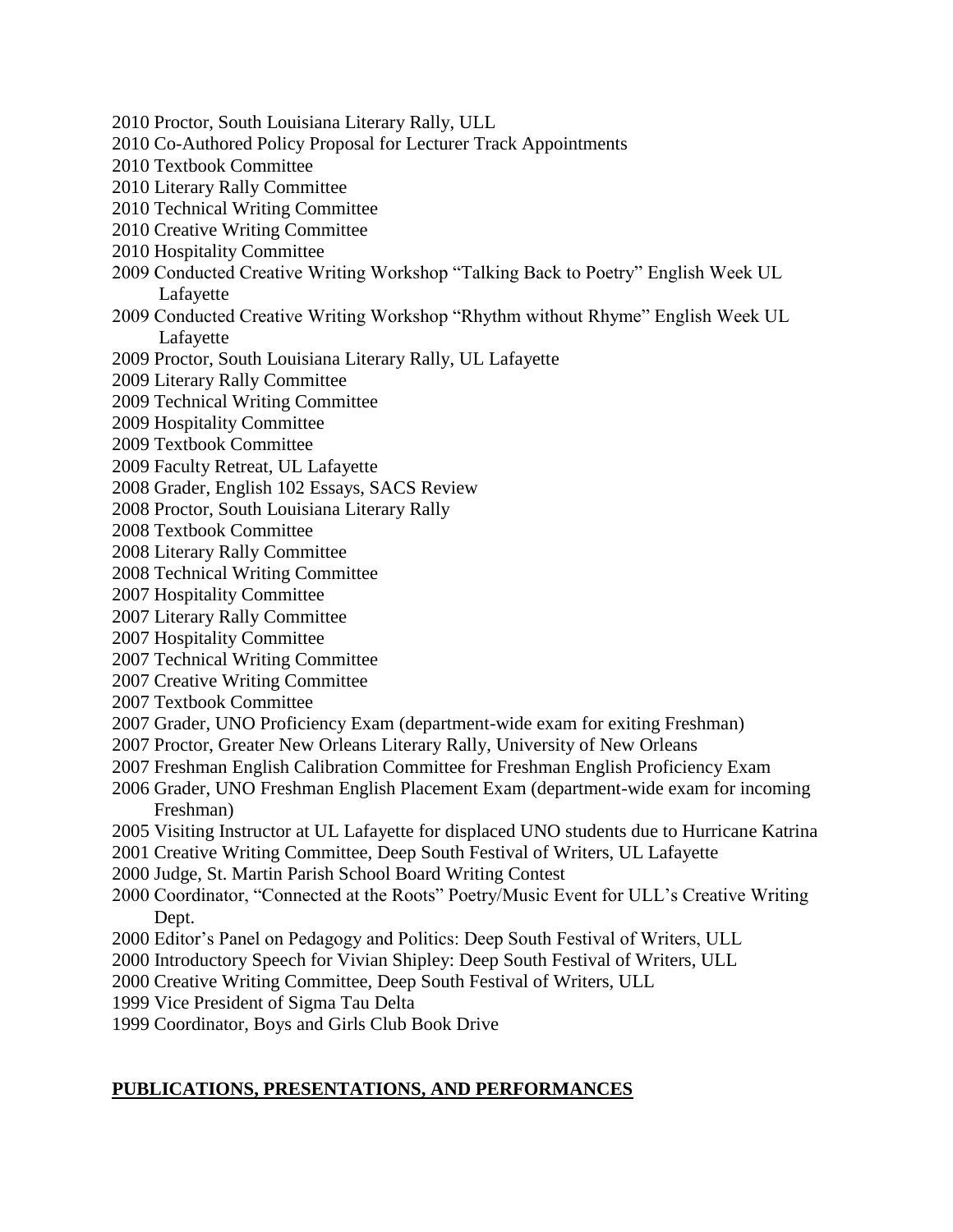#### **Publications:**

#### *Books:*

Wiggins, Lana Maht. *Notes from Refuge*. Austin: Plain View Press, 2008. Wiggins, Lana M. *Root: Sprout: Blossom: Life Bag of a Flower Child*. CreateSpace, 2012.

#### *Journals/Magazines/Anthologies:*

- 2011 Truck Poetry Blog < http://halvard-johnson.blogspot.com> "Oubliation"
- 2010 Dead Mule School of Southern Literature. Oct 2010 Issue. "What I Could not Tell you in Paris," "Balancing Sticky Disco Balls with a Little Religion," "Grace Note for Marinetti," "Revolution," "An Elegy for Time"
- 2010 Dead Mule School of Southern Literature. January 2010 Issue. "Oubilation," "Litany of Regretful Things," "Wading Through Phoenix Ash," "What my Shrink Says about Forgiveness"
- 2010 Burlington Poetry Journal. Summer 2010 Issue. "A Stranger Writes a Poem in my Journal," "Track Six"
- 2009 Rose and Thorn Summer 2009 Issue "Nickel and Dime"
- 2009 The Smoking Poet, Winter 2008-09 Issue 9. "Reunion: Thirty Years too Late."
- 2007 The Smoking Poet, Fall 2007 Issue 4, "Teacups and Tin Men," "Grace Note Two," "E. Bathory's Prayer," and "Ode to H.D."
- 2006 Words-Myth, Issue # 4 "Cracker Jack Voodoo," "Refuge Chaos," "Nagasaki Butterfly" <http://www.words-myth.com/page89.html>.
- 2006 Dance to Death, Issue II "Three Photographs, Three Days" <http://www.sorrowlandpress.com/index\_files/D2D\_Wiggins\_IssueII.html>
- 2006 Moondance Exploration Issue "Signature Hamartia" <http://moondance.org/2006/fall2006/poetry/poem1.html>
- 2006 Knock, Issue 6, Seattle, WA, "Human Conditions"
- 2001 "First Person, Twice Removed: Poetic Conversations in an Evolving Woman's Voice" Master's Thesis. University of Louisiana at Lafayette, 2001
- 2001 The Southwestern Review, "A Fragment of Chaos Suspended from the Whole"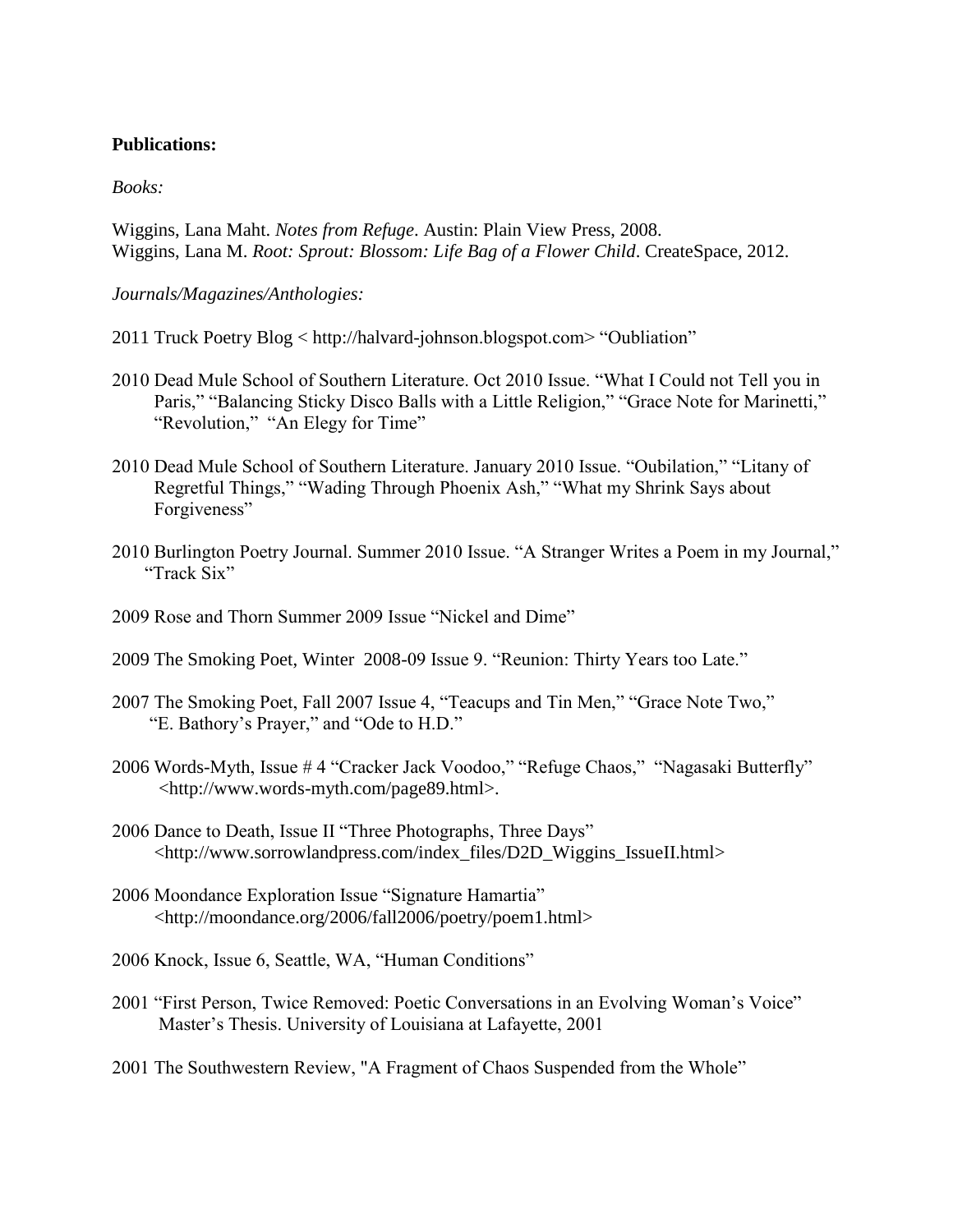2000: The Southwestern Review. "Drinking Smoke from a Glass"

- 2000: "Grace Notes: Letter to my Lovers" (self-published chapbook)
- 1999: The Southwestern Review, "Breaking Down Divorce"
- 1998: The Southwestern Review, "Mid-Night Stories"
- 1998: The Southwestern Review, "Lessons"
- 1997: Deep South Writer's Conference Anthology, The Chapbook, "Raw Words"
- 1997: The Southwestern Review, "Cadillac Angels"
- 1997: The Southwestern Review, "The Tinman"
- 1997: The Southwestern Review, "Fathers and Strangers"
- 1997: The Southwestern Review, "Shadows of Beauty" \_\_\_\_\_\_\_\_\_\_\_\_\_\_\_\_\_\_\_\_\_\_\_\_\_\_\_\_\_\_\_\_\_\_\_\_\_\_\_\_\_\_\_\_\_\_

#### **Conferences:**

- 2009 Presentation, SCMLA, Baton Rouge, LA. Regional Poets Group Reading
- 2008 Festival of Words, Grand Coteau, LA, Conducted Poetry Workshop at Casa Azul (Oct 16)
- 2008 Festival of Words, Grand Coteau, LA, Guest Poet/lecturer at Grand Coteau Elementary (Oct 16-17)
- 2008 Featured Guest Poet/Lecturer for Encres de Sang International Writer's Conference, Paris, France (May 16-17)
- 2007 Deep South Festival of Writers, UL Lafayette
- 2006 Deep South Festival of Writers, UL Lafayette
- 2005 Deep South Festival of Writers, UL Lafayette
- 2004 Deep South Festival of Writers, UL Lafayette
- 2003 Deep South Festival of Writers, UL Lafayette
- 2002 Deep South Festival of Writers, UL Lafayette
- 2001 Deep South Festival of Writers, UL Lafayette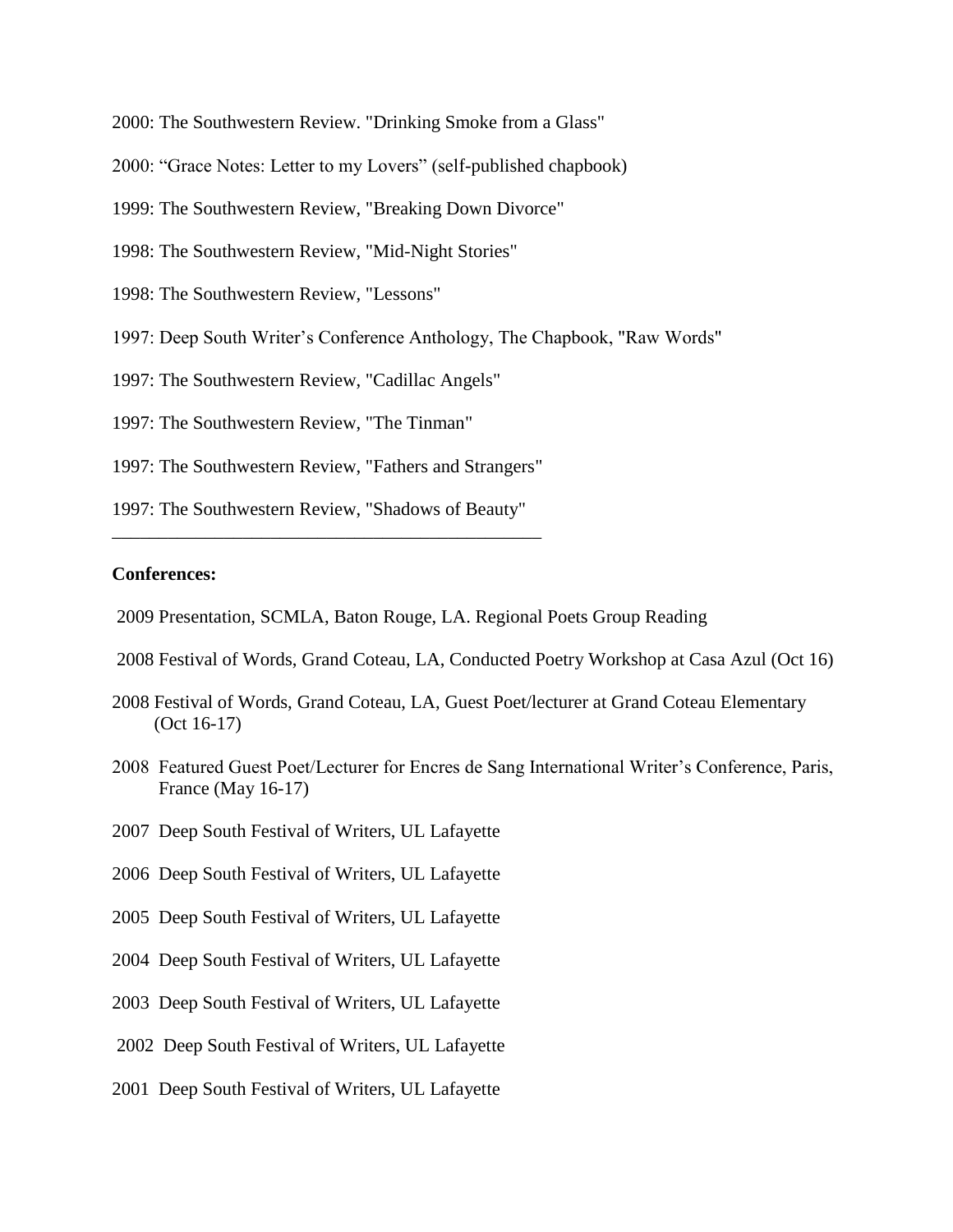- 2000 American Philological Association Conference (Memphis, Tenn.) \*Presented paper and attended lectures
- 2000 Deep South Festival of Writers: Craft Lectures with Vivian Shipley \*Introduction speech for Vivian Shipley \*Poetry reading for conference participants
- 1999 Deep South Writers Conference: Craft Lectures with Virgil Suarez and Toi Deracotte
- 1999 American Folklore Society Conference (Memphis, Tenn.)
- 1998 Deep South Writer's Conference: Craft Lectures with Pamela Uschuk, David Gessner, William Pitt Root, and Luis Alberto Urrea
- 1997 Deep South Writers Conference: Poetry workshop with Rochelle Owens
- 1996 Deep South Writers Conference: Poetry workshop with Heather McHugh

#### **Presentations and Performances:**

2012 Featured Poet, Casa Azul Poetry Reading

\_\_\_\_\_\_\_\_\_\_\_\_\_\_\_\_\_\_\_\_\_\_\_\_\_\_\_\_\_\_\_\_\_\_\_\_\_

- 2012 Featured Reader, UL Thursday Night Reading Series
- 2011 Featured Reader, UL Thursday Night Reading Series
- 2011 Featured Poet, Caza Azul Poetry Reading
- 2009 Featured Poet, 17 Poets! Series, Goldmine Saloon, New Orleans
- 2009 Poetry Reading, Barnes & Noble, Frederick E'cole Fundraiser
- 2009 Poetry Reading, Casa Azul, Grand Coteau, LA
- 2008 Poetry Reading, Cite des Arts, Lafayette, LA
- 2008 Poetry Reading, Casa Azul, Grand Coteau, LA
- 2008 Poetry Reading, Maple Leaf Bar, New Orleans, LA
- 2008 Poetry Reading, Le Musee des Vampires, Les Lilas, France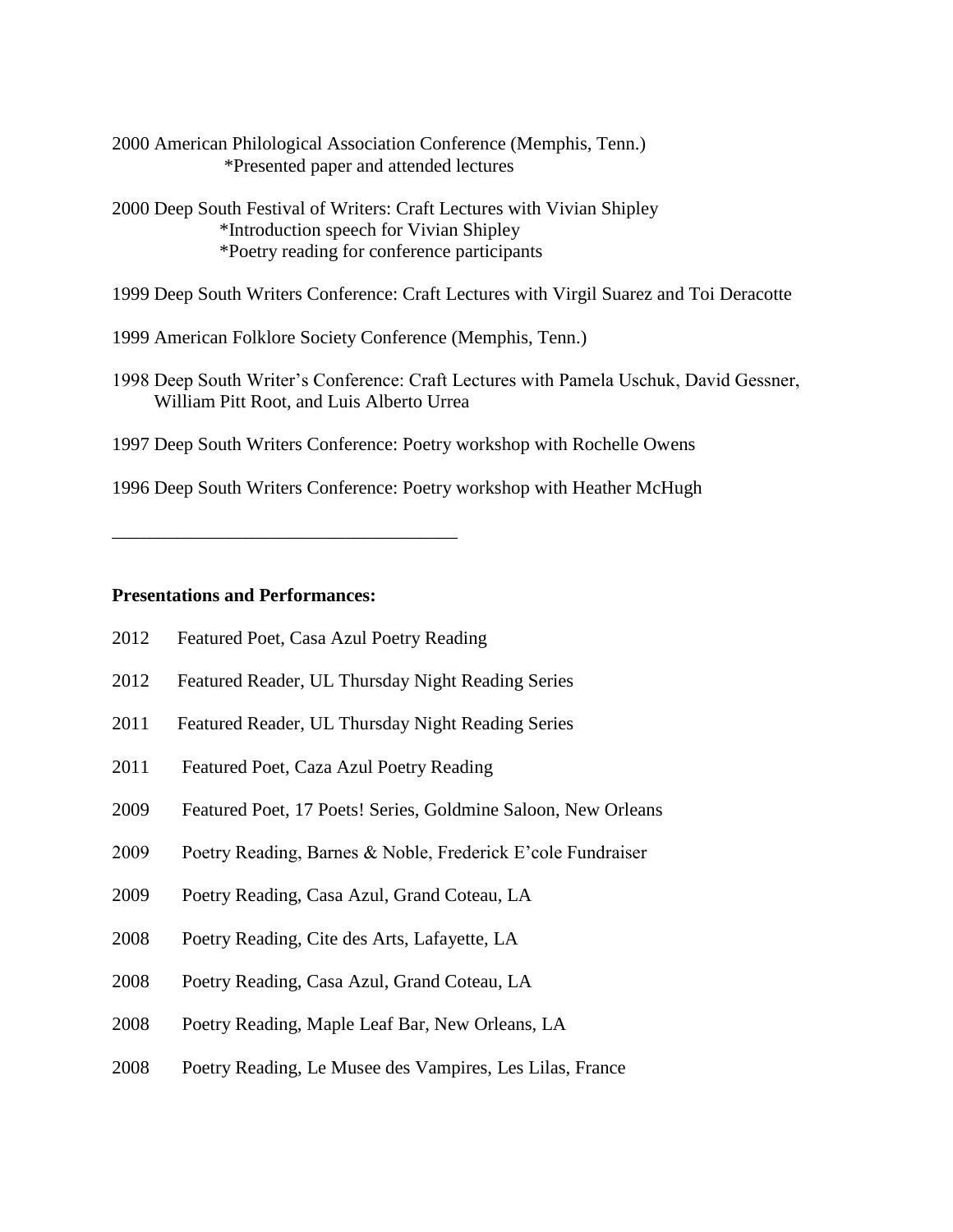- 2008 Poetry Reading and book launch at The Abbey Bookshop, Paris, France
- 2007 Poetry Reading, Club 307, Lafayette, LA
- 2007 Poetry Reading, Gold Mine Saloon, New Orleans, LA
- 2006 Poetry Trio, Deep South Festival of Writers, Lafayette, LA
- 2006 Poetry Reading, The Rhonda-Maria Experience, Lafayette, LA
- 2006 Poetry Reading, Goldmine Saloon, New Orleans, LA
- 2005 Poetry Trio, Deep South Festival of Writers, Lafayette, LA
- 2004 Poetry Reading, The Rhonda-Maria Experience, Lafayette, LA
- 2004 Poetry Reading, The Rhonda-Maria Experience, Lafayette, LA
- 2004 ULL Poetry Reading, Chris' Poboy's, Lafayette, LA
- 2003 Introduction speech for Vivian Shipley, Deep South Festival of Writers
- 2001 ULL Poetry Reading, Chris' Poboy's, Lafayette, LA
- 2001 Arkansas Philological Association Conference, Memphis, TN, "Angry Spirits and Wandering Souls: Correlations between Dreams and Film" presentation.
- 2000 Coordinator, Poetry Reading "Connected at the Roots" Lafayette, LA
- 2000 ULL Poetry Reading, Chris' Poboy's, Lafayette, LA
- 2000 ULL Poetry Reading, "Valentine's Day Massacre" Lafayette, LA
- 1999 ULL Poetry Reading, Chris' Poboy's, Lafayette, LA
- 1998 ULL Poetry Reading Series, Barnes and Noble, Lafayette, LA
- 1998 ULL Poetry Reading Series, Caffe Cottage, Lafayette, LA

#### **REFERENCES:**

Dr. Rhonda Robison (337)-258-9221 Professor of English, University of Louisiana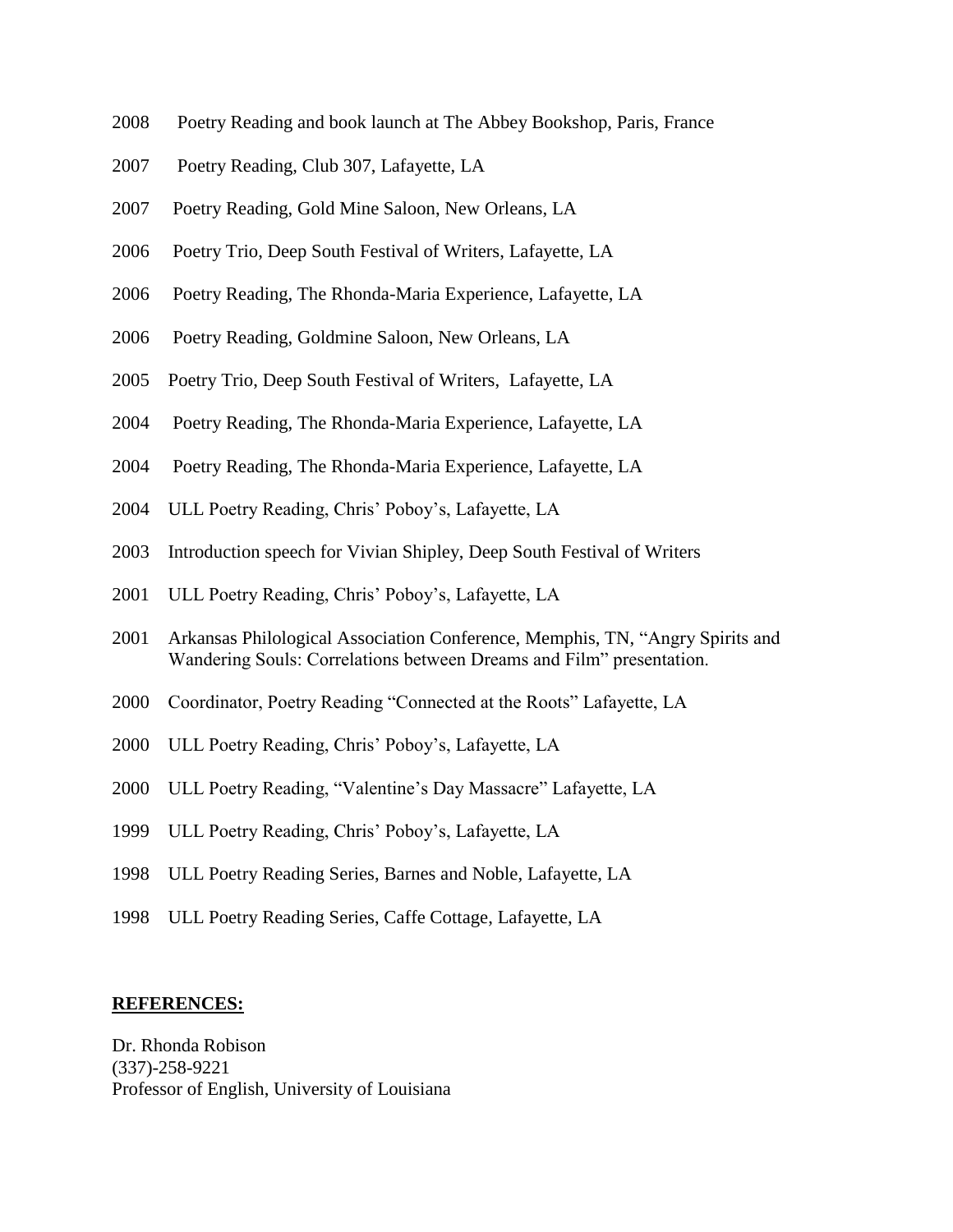rhon7159@aol.com

Ken Wheaton Managing Editor, Advertising Age (347) 489-3067 Ken.wheaton@gmail.com

Gaye S. Farris Former Editor-in-Chief, USGS-NWRC (904) 471-6994 gayefarris@gmail.com

# **Appendix A:**

*Documents edited and composed from 2002-2004:*

Edited article by Beth Middleton: "Reproductive Ecology, Diaspore Bank and Management Implications for the Bryophytes of a Bald Cypress Swamp"

\_\_\_\_\_\_\_\_\_\_\_\_\_\_\_\_\_\_\_\_\_\_\_\_\_\_\_\_\_\_\_\_\_\_\_\_\_\_\_\_\_\_\_\_\_\_\_\_\_\_\_\_\_\_\_\_\_\_\_\_\_\_\_\_

- Edited article by Beth Middleton: "Winter burning and the Reduction of Cornus Sericea in Sedge Meadows in Southern Wisconsin"
- Edited North American Waterfowl Management Plan, GCJV report: "Coastal Mississippi Wetland Initiative Area"
- Edited North American Waterfowl Management Plan, GCJV report: "Laguna Madre Wetland Initiative Area"
- Edited "Strategic Plan for the Coordinated Intermountain Restoration Project" by Pyke and Pellant

Edited WETMAAP report: "San Pedro River"

Edited Public Relations newsletter for Gaye Farris

Composed a rough draft fact sheet on the Gulf Coast Joint Venture project Edited WETMAAP report: "Mono Lake"

Composed press release for Susan Horton, re: poster contest

Mechanical edit for Beth Middleton's abstract titled, "Wetland Restoration, Flood Pulsing, and Regeneration Dynamics"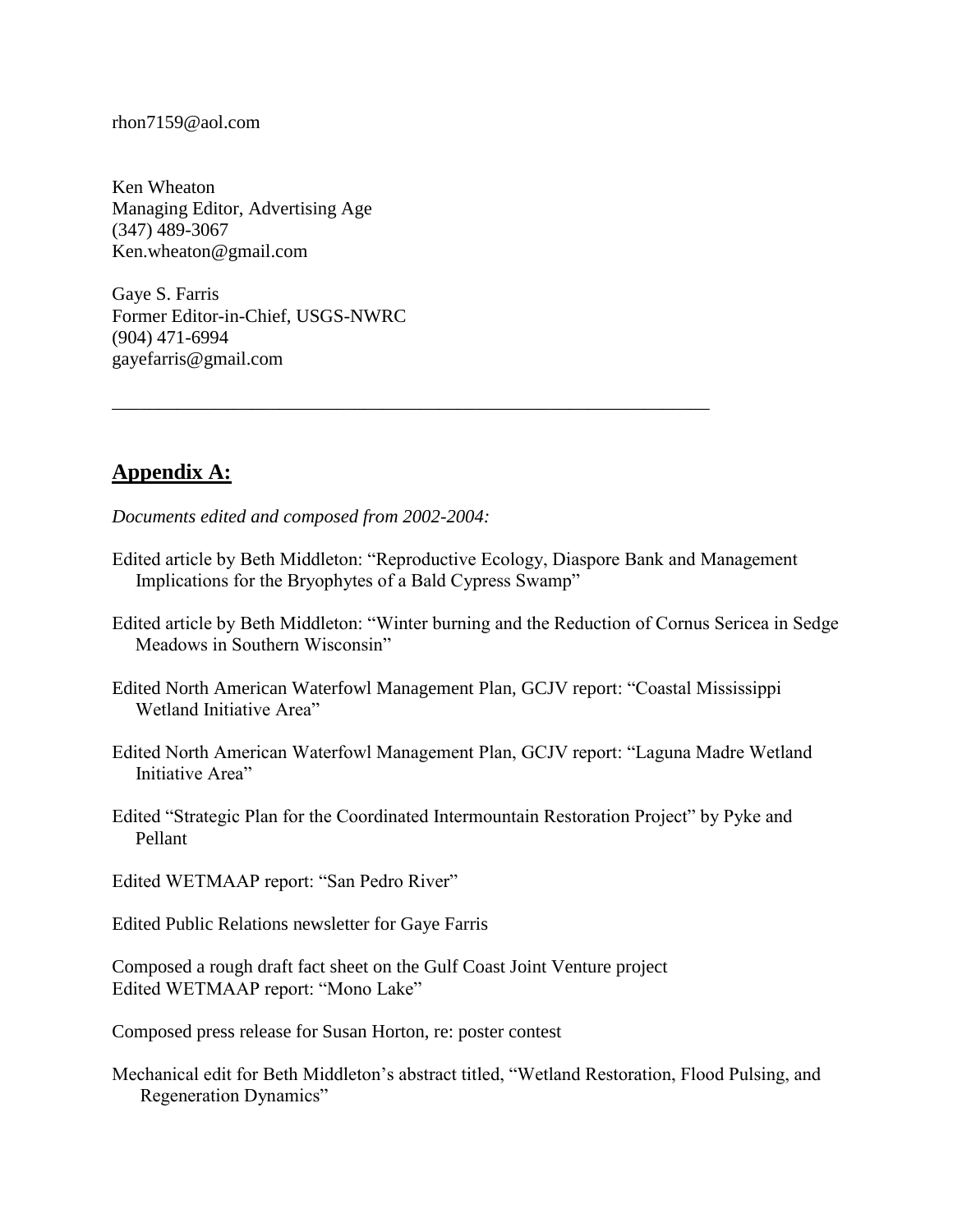- Edited FWS report by Bobby Keeland et al. on "Felsenthal Greentree Reservoir Monitoring Study: Summary of 2001 Measurements
- Mechanical/stylistic edit on David Mattson et al. report titled "Coefficients of productivity for Yellowstone's Grizzly Bear Habitat"
- Performed substantive edit on David Mattson's "Coefficients of Productivity for Yellowstone's Grizzly Bear Habitat," composed document Abstract and composed Table of Contents
- Conducted research project on USGS documentation protocol in previously published material
- Edited "Louisiana Coastal Area" maps by Clint Padgett
- Edited "Guidelines for the Use of Fishes in Research" by J.G. Nickum et al.
- Edited Beth Middleton's article "Functional Comparison of Litter Decomposition in Natural versus Coal Slurry Ponds Reclaimed as Wetlands"
- Mechanical edit and fact-check of Matthew Perry's report on "Black Ducks and their Chesapeake Bay Habitats" for the 2000 Wildfowl Trust Symposium
- Edited "Health Assessments and Mercury Analyses of Fishes of the Atchafalaya National Wildlife Refuge" by Jill Jenkins
- Edited "Bi-Weekly Online Newsletter" 6th edition by Daisy Singleton
- Mechanical edit and fact-check on journal article titled "Facilitation of Survival and Growth of Baccharis hamifolia L. by Spartina alterniflora Loisel in a Created Louisiana Salt Marsh" by Jane Egerova, C.E. Proffitt, and Steven Travis
- Edited "Population Genetic Structure of Pacific White Shrimp, Litopenaeus Vannamei, from the Gulf of Fonseca, Honduras, Reveals the Presence of Foreign Stocks Released from Aquaculture Ponds" by Steven Travis and Ed Proffitt
- Edited "Weekly Highlights" for Susan Horton
- Edited "Potential Impacts of Climate Change and Variability on Transportation in the Gulf Coast/Mississippi Delta Region" by Virginia Burkett
- Edited management report titled "Surface Water Quality of the Aquatic Ecosystems of Big Thicket National Preserve" by William Rizzo, Patricia Rafferty, and Don Cahoon
- Edited "Final Report and Recommendations for Restricted Sampling Effort of Blue Crabs Aransas Wildlife Refuge, TX" by Bruce Pugesek and Michael Baldwin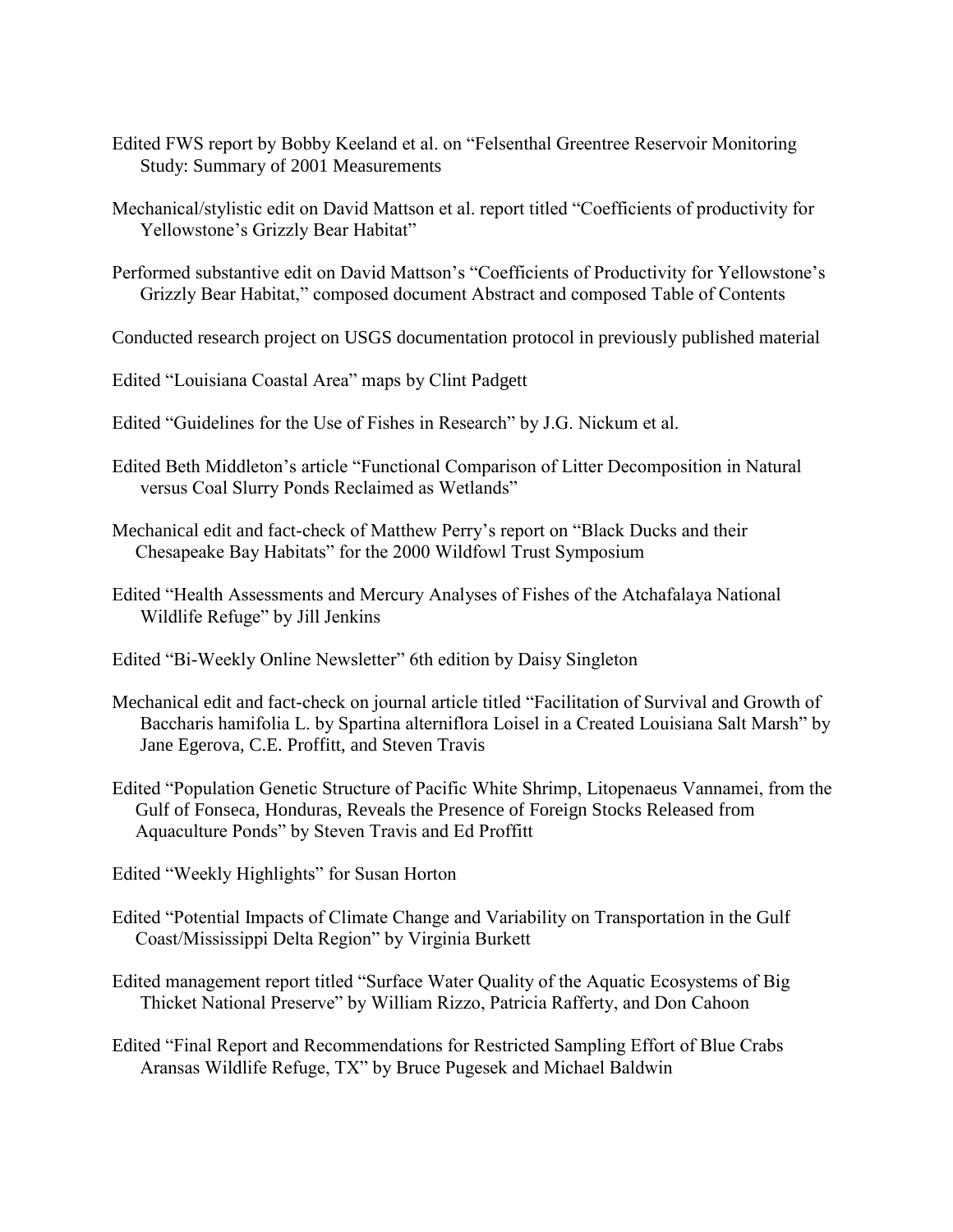Edited email instructions on "Archiving Email" by George Ravain

- Edited Kyle Donaldson's article titled "Responding to the Brown Marsh Phenomenon: Louisiana Scientists Tackle a Mysterious Threat to the State's Ailing Coastline"
- Edited journal article, "A Compact Inexpensive Datalogger-based Method for Measurement of Wildland FireTemperatures" by James Grace, et al.

Edited 29 CWPPRA maps and fact sheets

- Composed USGS fact sheet on mangrove research at NWRC
- Edited fact sheet by Tom Doyle, "Predicting Future Mangrove Forest Migration in the Everglades Under Rising Sea Level"
- Edited fact sheet by Tom Doyle, "Effects of Hydrology on Red Mangrove Recruits"
- Edited 9th edition of Bi-Weekly Online Resources by Daisy Singleton
- Edited/ Proofed fact sheet draft layout by Tom Doyle, "Effects of Wastewater on Forested Wetlands"
- Edited/Proofed fact sheet draft layout by Tom Doyle, "Modeling the Bathymetry of Catahoula Lake: Specialized Technology for Wetland Management"
- Edited journal article by Don Cahoon, "Mangrove Peat Collapse Following Mass Tree Mortality: Implications for Forest Recovery from Hurricane Mitch"
- Edited journal article by Tommy Michot, et al., "First Evidence of Waterfowl Mediated Gene flow in Aquatic Invertebrates"
- Edited technical publication by Boustany, Michot, and Moss, "The Effect of Nutrient Loading, Salinity and Light on the Vallisneria americana Community of the Lower St. Johns River, Florida"
- Edited report by Elijah Ramsey, et al., "Rapid assessment of vegetation Type and Status with Hyperspectral Remote Sensing Technologies"
- Edited "Cattle Grazing in the Management of Traditional Agricultural Biotopes" by Heli Jutila
- Edited "A Woody Debris in South Florida Mangrove Wetlands" by Ken Krauss
- Edited management report by Tommy Michot et al. "Atlas and Census of Wading Bird and Seabird Nesting Colonies in South Louisiana, 2001"

Edited Elijah Ramsey et al. article, "Leaf Optical Property Changes Associated with the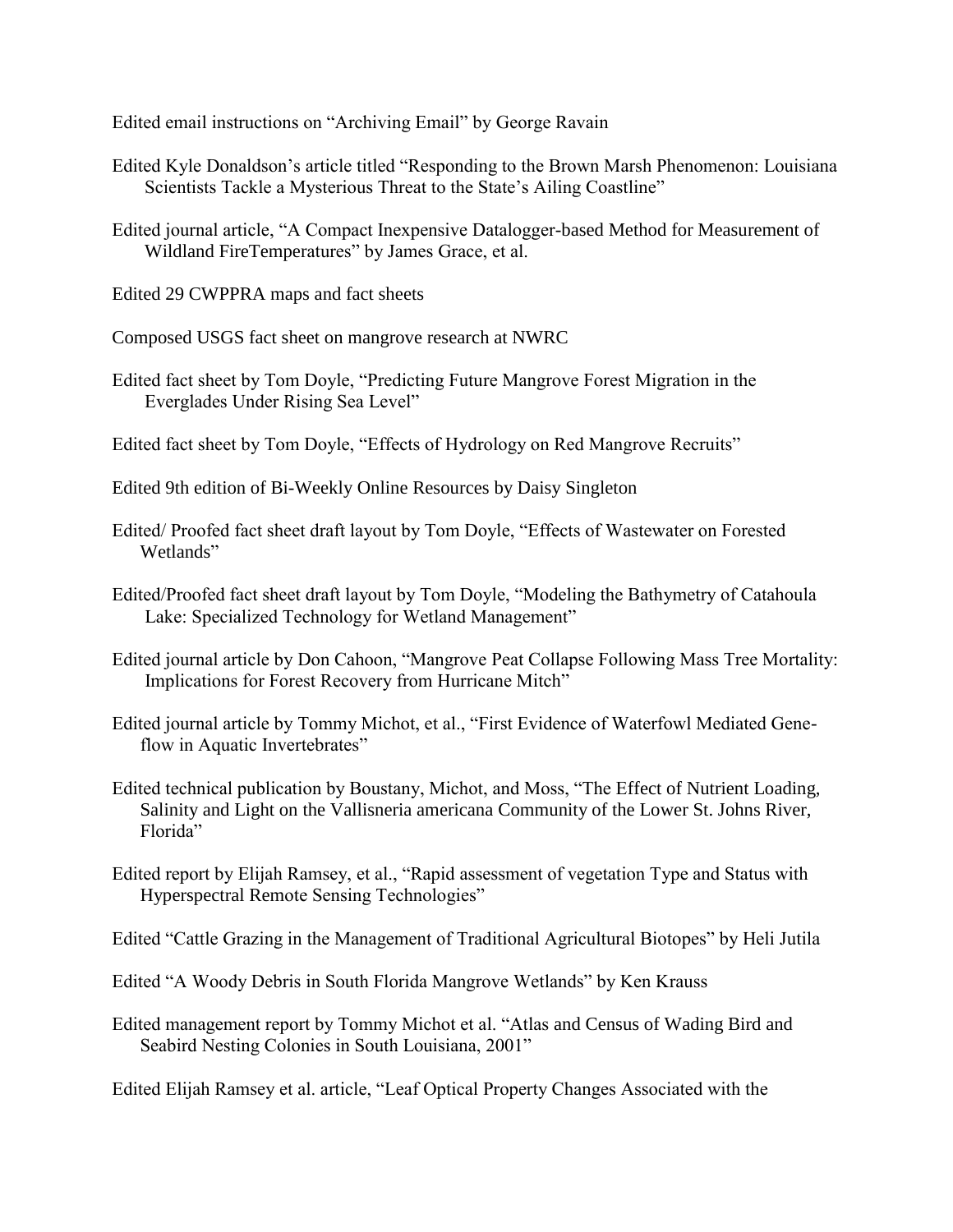Occurrence of Spartina alterniflora dieback in Coastal Louisiana related to Remote Sensing Mapping"

- Formatted Ramsey and Nelson article, "A Whole Image Approach for Transforming E01 Hyperion Hyperspectral Data into Highly Accurate Reflectance Data with Site-specific Measurements" to fit International Journal of Remote Sensing (IJRS) style guide
- Formatted Ramsey and Nelson article, "Generation and Validation of Characteristic Spectra from E01 Hyperion Image Data for Detecting the Percent Occurrence of Invasive Species, Specifically Chinese Tallow" (IJRS).
- Formatted Ramsey et al. article, "Mapping the Invasive Species, Chinese Tallow, with E01 Satellite Hyperion Hyperspectral Image Data and Relating Percent Occurrences to a Classified Landsat Thematic Mapper Landcover Map" (IRJS).
- Edited draft of journal article "Generation and Validation of Characteristic Spectra from E01 Hyperion Image Data for Detecting the Percent Occurrence of Invasive Species, Specifically Chinese Tallow" by Elijah Ramsey et al.
- 2nd edit on David Gilmer et al. report, "Waterfowl Migration on Klamath Basin National Wildlife Refuge, 1953-2001." Checked mathematical formulas and formatted in USGS style
- Edited Karen McKee fact sheet, "Global Change Impacts on Mangrove Ecosystems"
- Edited Karen McKee article, "Acute Salt Marsh Dieback in the Mississippi River Deltaic Plain: A Drought-induced Phenomenon?"
- Edited Karen McKee fact sheet "Belowground Dynamics in Mangrove Ecosystems."
- Edited Karen McKee fact sheet "Nutrient Controls on Biocomplexity of Mangrove Ecosystems."
- Edited Karen McKee fact sheet "Potential Effects of Elevated Atmospheric Carbon Dioxide (CO2) on Coastal Wetlands."
- Edited USGS open-file-report by John Barras et al., "Historic and Predicted Coastal Louisiana Land Changes from 1978 to 2050."

Edited Cirumpolar Arctic Vegetation Map.

#### **Managed/directed editing and layout of BERPAC monograph,** *Fourth Joint U.S.-Russian Bering and Chukchi Seas Expedition:*

- 1) "Sediment Biogeochemical Tracers and Carbon Cycling in the Bering and Chukchi Seas during 1988 and 1993" by Grebmeier and Cooper
- 2) "Laboratory Digestion of Prey and Interpretation of Walrus Stomach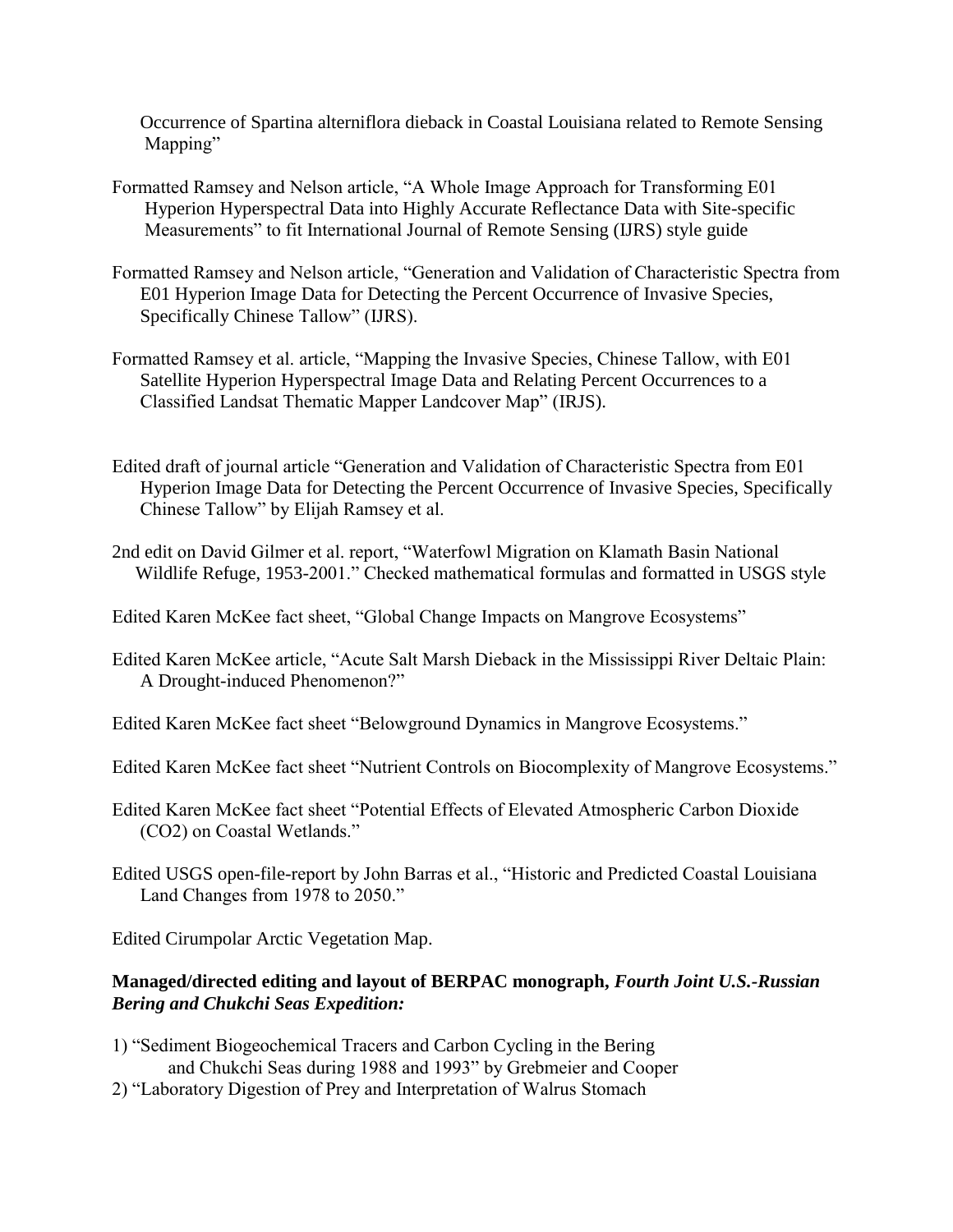Contents" by T.S. Sheffield

- 3) "Hexachlorocyclohexanes in the Bering and Chukchi Seas: 1993 versus 1988" by Jantunen and Bidleman
- 4) "Reversal of the Air-Water Gas Exchange Direction of Hexachlorocyclohexanes in the Bering and Chukchi Seas: 1993 versus 1988" by Jantunen and Bidleman
- 5) "Atmospheric Deposition Flux Estimates for Chloropyrifos and Trifluralin in the Chukchi Sea" by McConnell, Chernyak, and Rice
- 6) "Spatial Differences in Persistent Organochlorine Pollutant Concentration in the Bering and Chukchi Seas (1993)" by Strachan et al.
- 7) "Trace Metal Distributions in Sediments from the Bering and Chukchi Seas" by Mullin et al.
- 8) "Iodine-129 Concentrations in Marginal Seas of the North Pacific and Pacific-influenced Waters of the Arctic Ocean" by Cooper et al.
- 9) "Tritium and Plutonium in Waters from the Bering and Chukchi Seas" by Landa et al.
- 10) "The Role of Biological Processes in Removal and Transfer of Organic Contaminants from the Ecosystem of the Bering and Chukchi Seas" by A.V. Tsyban
- Edited, proofed, keyboarded minor revisions for abstract "First Record of an Anomalous White Killer Whale (Orcinus orca), Near St. Lawrence Island, Northern Bering Sea, Alaska" by Speckman and Sheffield for BERPAC monograph
- Edited, proofed, keyboarded (minor changes) abstract "Laboratory Digestion of Prey and Interpretation of Walrus Stomach Contents" by Sheffield et al. for BERPAC monograph
- Edited, proofed, keyboarded minor revisions chapter 7.1 "Reversal of the Air-Water Gas Exchange Direction of Hexachlorocyclohexanes in the Bering and Chukchi Seas: 1993 versus 1988" by Jantunen and Bidleman for BERPAC monograph
- Edited, proofed, keyboarded (minor changes)chapter 7.2 "Atmospheric Deposition Flux Estimates for Chloropyrifos and Trifluralin in the Chukchi Sea" by McConnell et al. for BERPAC monograph
- Edited, proofed, keyboarded (minor changes) chapter 7.3 "Spatial Differences in Persistent Organochlorine Pollutant Concentrations in the Bering and Chukchi Seas (1993)" by Strachan et al. for BERPAC monograph
- Edited, proofed, keyboarded (minor changes) chapter 7.5 "Trace Metal Distributions in Sediments from the Bering and Chukchi Seas" by Mullin et al. for BERPAC monograph
- Edited, proofed, keyboarded (minor changes) chapter 7.6 "Iodine-129 Abundances in Productive Waters of the Bering and Chukchi Seas" by Cooper et al. for BERPAC monograph
- Edited, proofed, keyboarded (minor changes) chapter 7.7 "Tritium and Plutonium in Waters from the Bering and Chukchi Seas" by Landa et al. for BERPAC monograph
- Edited, proofed, keyboarded (minor changes) chapter 7.8 "The Role of Biological Processes in the Removal and Transport of Organic Contaminants from the Ecosystem of the Bering and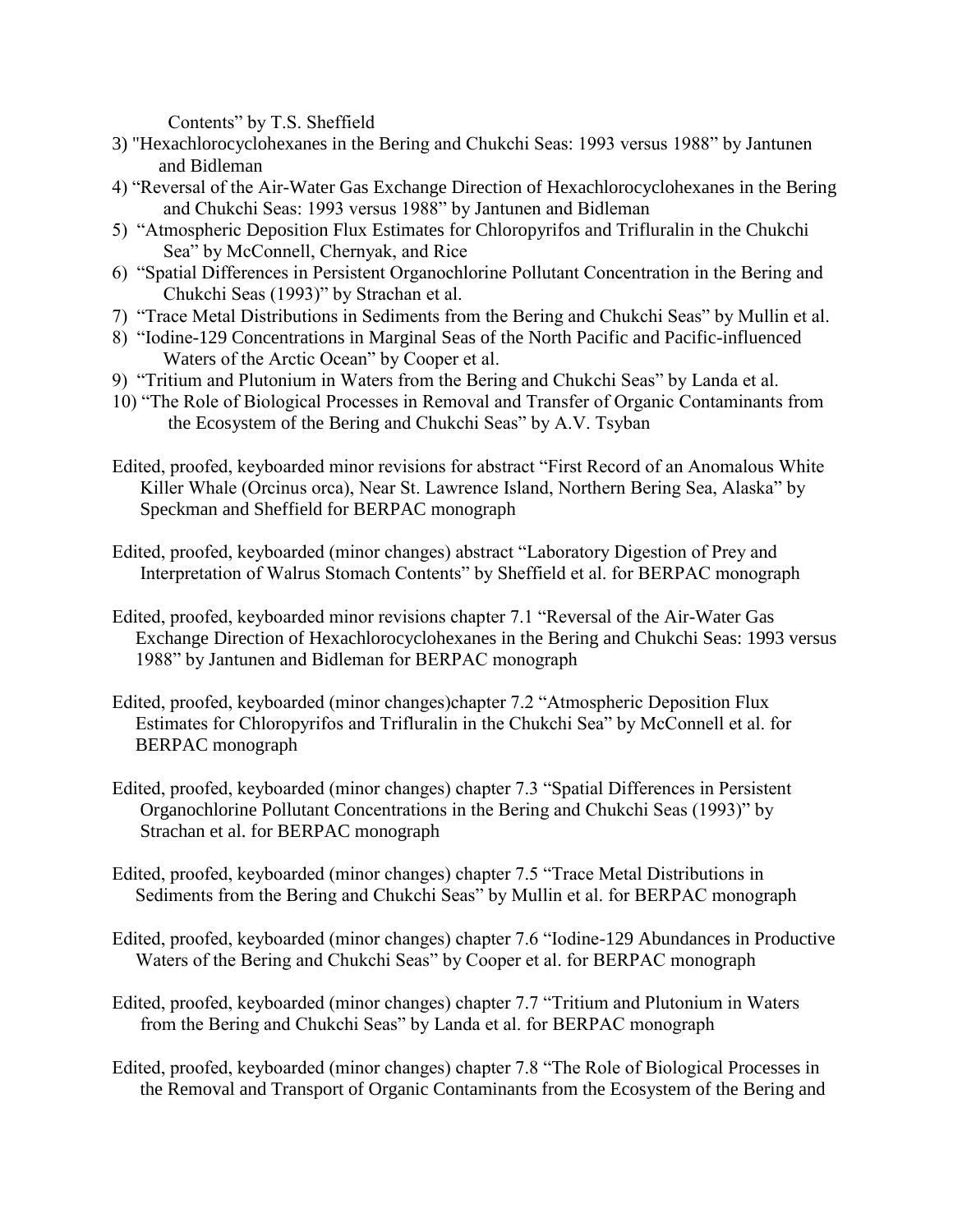Chukchi Seas" by A.V. Tsyban for BERPAC monograph.

Directed 1st and 2nd edits for all BERPAC chapters

Corresponded with authors and BERPAC Executive Editor regarding editing text, tables, and figures for all BERPAC chapters

Formatted headings for text, tables, and figures for all BERPAC chapters Formatted, edited, keyboarded "Reference" lists for all BERPAC chapters to fit MPB style

Drafted Table of Contents for BERPAC monograph

Edited Protocol for BERPAC monograph

- Corresponded with BERPAC editors, Cliff Rice and Jackie Grebmeier, on text, table, and figure queries
- Edited Chapter 3.3 "Biological Properties of the Dominant Heterotrophic Microbiota" by V.A. Ivanitsa for BERPAC monograph

Proofed edits on Chapter 3.1 "Quantative Aspect of the Development of Microbial Populations and Their Distribution" by A.V. Tsyban et al. for BERPAC monograph

Edited Chapter 3 reference list for BERPAC monograph

- Completed 1st grammatical/mechanical/stylistic/substantive (rough Russian to English translation) edit on BERPAC monograph chapter 3.3 "Biological Properties of the Dominant Heterotrophic Microbiota" by V.A. Ivanitsa
- Grammatical/mechanical/stylistic/substantive edit on BERPAC monograph chapter 7.9 "Critical Effects of Contaminants over Certain Biological Processes in Arctic Seas" by Y.A. Izrael
- Grammatical/mechanical/stylistic/substantive edit on BERPAC monograph chapter 3.2 "Ecological Characteristics and Dynamics of Heterotrophic Microorganisms" by A.V. Tsyban

Keyboarded minor stylistic edits of BERPAC chapter 7.9

Researched reference list for BERPAC chapters 3.1, 3.2, and 3.3

Sorted Chapter 3 compilation of references for separate chapters 3.1, 3.2, and 3.3

Electronically extracted and e-filed 18 figures and 2 tables for BERPAC Chapter 7.9

Electronically formatted BERPAC Chapter 7.9 text for MPB/GPO style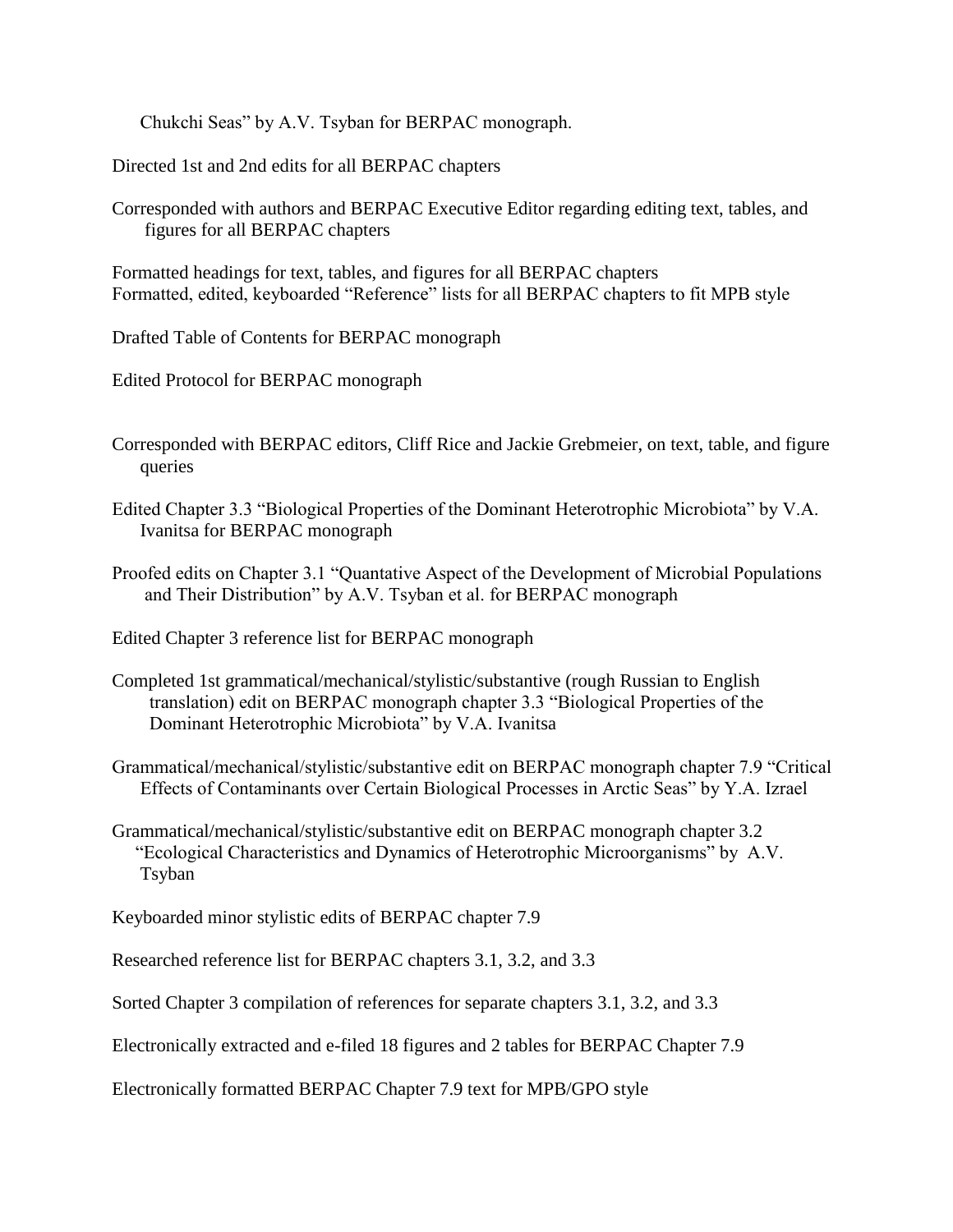Electronically formatted BERPAC Chapter 3.2 text for MPB/GPO style Electronically formatted BERPAC Chapter 3.3 text for MPB/GPO style Formatted reference list for BERPAC Chapter 7.9 Formatted reference list for BERPAC Chapter 3.2 Formatted reference list for BERPAC Chapter 3.3 Extracted all figures for BERPAC Chapter 5.2 from CD and created e-files for each figure Created e-file on shared drive for BERPAC Chapter 4.1 from CD Removed figures from text file of BERPAC Chapter 4.1 and created e-files for each figure Created e-file on shared drive for BERPAC Chapter 4.2 from CD Removed figures from text file of BERPAC Chapter 4.2 and created e-files for each figure. Sorted, created, formatted, and researched reference list for BERPAC Chapter 5.3 Formatted text of BERPAC Chapter 5.2 to fit MPB/GPO style Formatted text of BERPAC Chapter 5.3 to fit MPB/GPO style Removed figures and tables from text file of BERPAC Chapter 5.2 and created e-files Removed figures and tables from text file of BERPAC Chapter 5.3 and created e-files Copied editorial remarks from Executive Editor onto text copy of BERPAC Chapter 2.1. Copied editorial remarks from Executive editor text copy of BERPAC Chapter 2.3 Keyboarded edits and formatted BERPAC Chapter 7.9 Keyboarded edits and formatted BERPAC Chapter 2.1 Keyboard minor edits and formatted BERPAC Chapter 3.1 Completed 1st edit on BERPAC Chapter 5.3 Composed editorial letter to Executive Editor for BERPAC Chapter 5.3 Removed figures and tables from text file of BERPAC Chapter 3.1 and created e-files